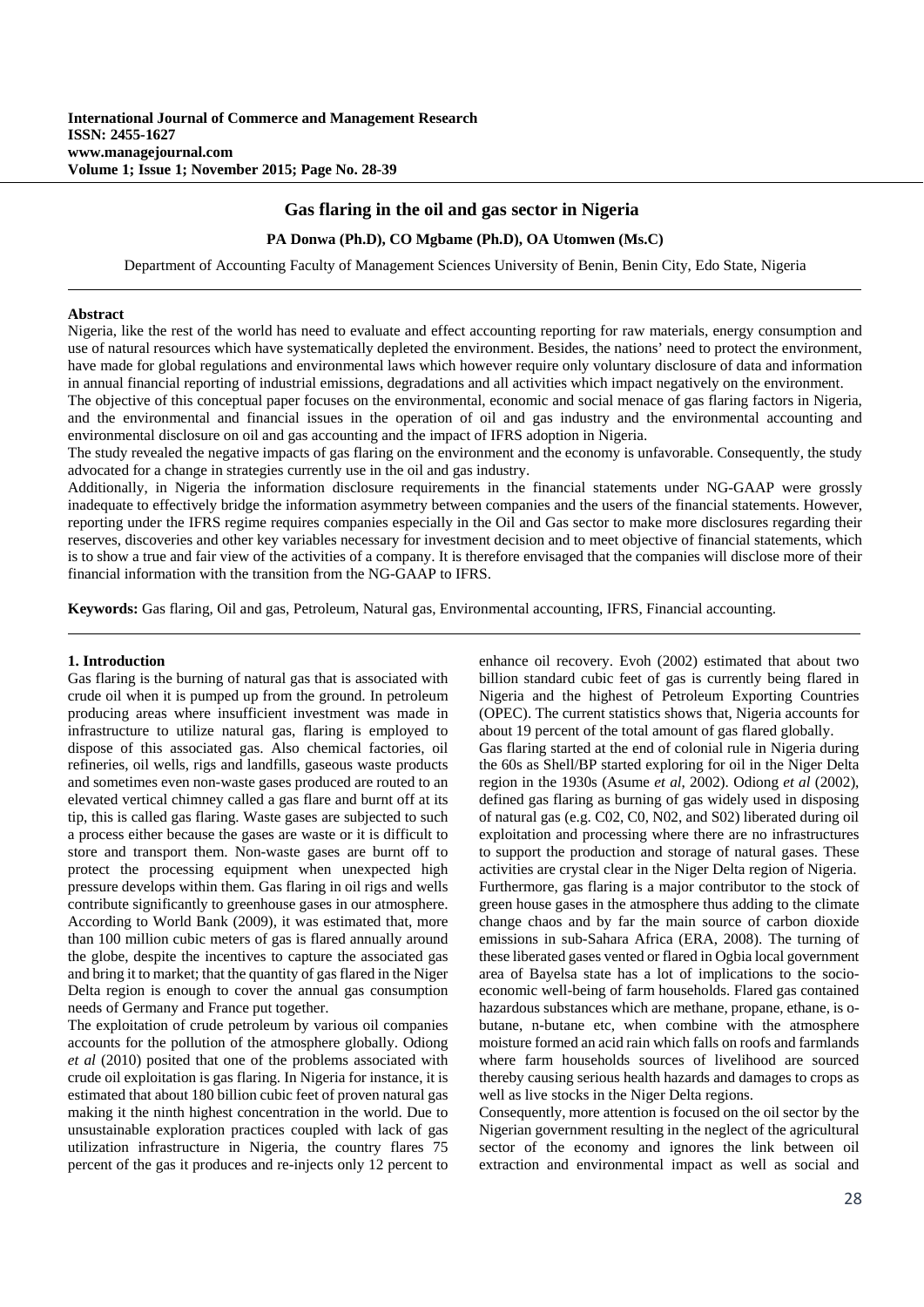health problems it has created. IFC (2009), reported gas flaring wastes destroyed resources in the natural environment and thus deprived the rural poor in developing economies cleaner and cheaper source of energy resources. However, farm households in the Niger Delta region state firmly perceived that gas flaring affects virtually every aspects of their livelihood (Odiong *et al*, 2008). Akpojivi *et al* (2005) submitted that, gas flaring results in the release of emissions rich in C02, C0, N02, S02 etc carried soil and water bodies in communities close to the flare sites. ERA (2008), reported that communities located close to gas flares may have serious health impacts on the form of respiratory illness, asthma, blood disorders, cancer, painful breathing and chronic bronchitis.

## **1.1 Statement of Research Problem(s)**

Gas flaring has been condemned severally in different countries of the world. Though the practice is still obtainable in some countries with many calling for a stop, all available data/information depict the negative effects of gas flaring on the environment and humans.

Hence, the problem(s) associated with this study are the implications of gas flaring on the environment, economy, and social activities in Nigeria. The environment is also faced with the financial issues in the operations of the oil and gas industry in Nigeria. Also the need for environmental accounting as well as proper environmental disclosure in oil and gas accounting and the major role of IFRS (International Financial Reporting Standards) on oil and gas industry in Nigeria.

#### **1.2 Objectives of the Study**

In the light of the background for increasing environmental attention, and the fact that the oil and gas sector has profound production impact on the environment, the aim of this study is:

- 1. Highlight the environmental, economic and health implication of gas flaring in Nigeria.
- 2. Highlight the environmental and financial issues in the operations of oil and gas industry in Nigeria.
- 3. Present an overview of environmental accounting as well as the environmental disclosure in oil and gas accounting in Nigeria.
- 4. Highlight the impact of IFRS on oil and gas industry in Nigeria.

## **1. Historical Background of the petroleum Industry In Nigeria**

The petroleum industry in Nigeria, Africa is the largest industry and main generator of GDP in the continent's most populous nation. In February 2013, the Nigerian Association of Chambers of Commerce, Industry, Mines and Agriculture (NACCIMA) claimed that the oil sector of the country "is killing the economy". NACCIMA's Director General Dr John Isemede said the oil sector is affecting businesses in the country negatively by failing to add real value to them. He said the oil sector has caused substantial decline in agricultural exports, which began in the mid-1960s and continued to date.

## **2.1 Oil Discovery**

Shell-BP and other developers in the pursuit for commercially available petroleum found oil in Nigeria in 1956. Prior to the discovery of oil, Nigeria like many other African countries strongly relied on agricultural exports to other countries to supply their economy. Many Nigerians thought the developers were looking for palm oil. But after nearly 50 years searching for oil in the country, Shell-BP discovered the oil at Oloibiri in the Niger Delta. Wishing to utilize this newfound oil opportunity, the first oil field began production in 1958. After that, the economy of Nigeria would have seemingly experienced a strong increase. However, competition for the profits that oil produces has created a great level of terror and conflict for those living in the region. Citizens of Nigeria believe that they haven't been able to see the economic benefits of oil companies in the state. Additionally, because Nigerian government officials have remained majority shareholders in the profits created by the production of Nigerian oil, this leads to government capturing of nearly all oil production, and citizens are not seeing socio-economic benefits, and insist that oil companies should compensate people.

### **2.2 Production and Exploration**

As of 2000, oil and gas exports accounted for more than 98% of export earnings and about 83% of federal government revenue, as well as generating more than 14% of its GDP. It also provides 95% of foreign exchange earnings, and about 65% of government budgetary revenues (Wikipedia, 30 July 2014 at 07:03).

Nigeria's proven oil reserves are estimated by the U.S. United States Energy Information Administration (EIA) at between 16 and 22 billion barrels  $(3.5\times10^{9} \text{ m}^3)$  but other sources claim there could be as much as 35.3 billion barrels  $(5.61 \times 10^9 \text{ m}^3)$ . Its reserves make Nigeria the tenth most petroleum-rich nation, and by the far the most affluent in Africa. In mid-2001 its crude oil production was averaging around 2.2 million barrels (350,000 m<sup>3</sup>) per day.

Nearly all of the country's primary reserves are concentrated in and around the delta of the Niger River, but off-shore rigs are also prominent in the well-endowed coastal region. Nigeria is one of the few major oil producing nations still capable of increasing its oil output. Unlike most of the other OPEC countries, Nigeria is not projected to exceed peak production until at least 2009. The reason for Nigeria's relative unproductivity is primarily OPEC regulations on production to regulate prices on the international market. More recently, production has been disrupted intermittently by the protests of the Niger Delta's inhabitants, who feel they are being exploited. Nigeria has a total of 159 oil fields and 1481 wells in operation according to the Ministry of Petroleum Resources. The most productive region of the nation is the coastal Niger Delta Basin in the Niger Delta or "South-south" region which encompasses 78 of the 159 oil fields. Most of Nigeria's oil fields are small and scattered, and as of 1990, these small unproductive fields accounted for 62.1% of all Nigerian production. This contrasts with the sixteen largest fields which produced 37.9% of Nigeria's petroleum at that time. As a result of the numerous small fields, an extensive and well-developed pipeline network has been engineered to transport the crude. Also due to the lack of highly productive fields, money from the jointly operated (with the federal government) companies is constantly directed towards petroleum exploration and production. Nigeria's petroleum is classified mostly as "light" and "sweet", as the oil is largely free of sulphur. Nigeria is the largest producer of sweet oil in OPEC. This sweet oil is similar in composition to petroleum extracted from the North Sea. This crude oil is known as "Bonny light". Names of other Nigerian crudes, all of which are named according to export terminal, are Qua Iboe,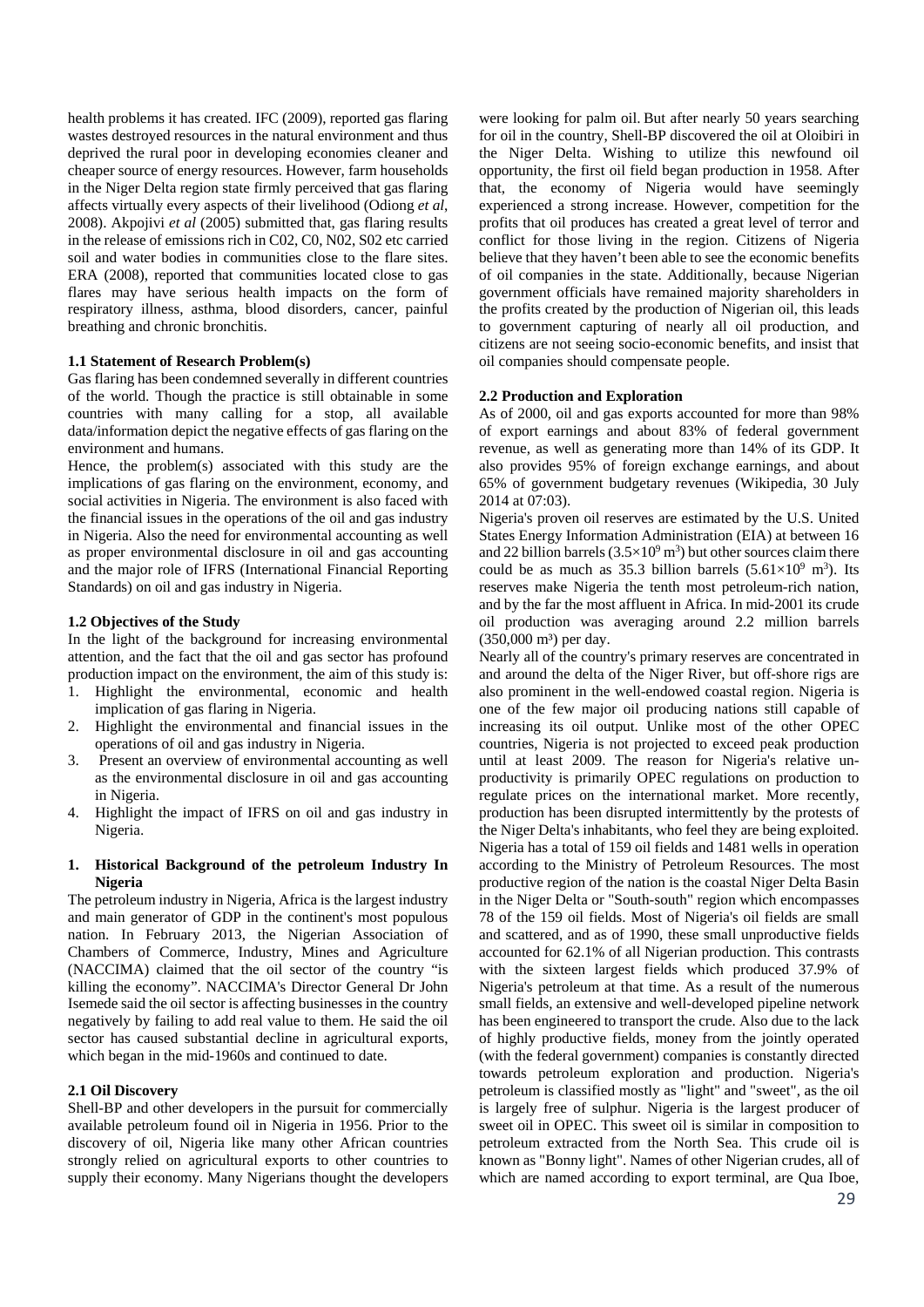Escravos blend, Brass River, Forcados, and Pennington Anfan. The U.S. remains the largest importer of Nigeria's crude oil, accounting for 40% of the country's total oil exports. Nigeria provides about 10% of overall U.S. oil imports and ranks as the fifth-largest source for oil imports in the U.S.

There are six petroleum exportation terminals in the country. Shell owns two, while Mobil, Chevron, Texaco, and Agip own one each. Shell also owns the Forcados Terminal, which is capable of storing 13 million barrels  $(2,100,000 \text{ m}^3)$  of crude oil in conjunction with the nearby Bonny Terminal. Mobil operates primarily out of the Qua Iboe Terminal in Akwa Ibom State, while Chevron owns the Escravos Terminal located in Delta State and has a storage capacity of 3.6 million barrels (570,000 m<sup>3</sup>). Agip operates the Brass Terminal in Brass, a town 113 km southwest of Port Harcourt and has a storage capacity of  $3,558,000$  barrels  $(565,700 \text{ m}^3)$ . Texaco operates the Pennington Terminal.

# **2.3 Oil and Gas Infrastructure 2.3.1 Offshore**

Oil companies in Africa investigate offshore production as an alternative area of production. Deepwater production mainly involves underwater drilling that exists 400 m or more below the surface of the water. By expanding to deep water drilling the possible sources for finding new oil reserves is expanded. Through the introduction of deep water drilling 50% more oil is extracted than before the new forms of retrieving the oil. Angola and Nigeria are the largest oil producers in Africa. In Nigeria, the deepwater sector still has a large avenue to expand and develop. The amount of oil extracted from Nigeria is expected to expand from 15,000 bbl/d  $(2,400 \text{ m}^3/\text{d})$  in 2003 to 1.27 Mbbl/d  $(202,000 \text{ m}^3/\text{d})$  in 2010. Deepwater drilling for oil is especially attractive to oil companies because the Nigerian government has very little share in these activities and it is more difficult for the government to regulate the offshore activities of the companies. Also, the deepwater extraction plants are less disturbed by local militant attacks, seizures due to civil conflicts, and sabotage. These advancements offer more resources and alternatives to extract the oil from the Niger Delta, with hopefully less conflict than the operations on land.

# **2.3.2 Natural gas flaring**

Nigeria flares more natural gas associated with oil extraction than any other country, with estimates suggesting that of the 3.5 billion cubic feet  $(99,000,000 \text{ m}^3)$  of associated gas  $(AG)$ produced annually, 2.5 billion cubic feet  $(71,000,000 \text{ m}^3)$ , or about 70% is wasted via flaring. Statistical data associated with gas flaring is notoriously unreliable, but AG wasted during flaring is estimated to cost Nigeria US \$2.5 billion on a yearly basis. Companies operating in Nigeria harvest natural gas for commercial purposes however prefer to extract it gas from deposits where it is found in isolation as non-associated gas. It is costly to separate commercially viable associated gas from oil, hence gas flaring to increase crude production.

Gas flaring is discouraged by the international community as it contributes to climate change. In fact, in Western Europe 99% of associated gas is used or re-injected into the ground. Gas flaring in Nigeria releases large amounts methane, which has very high global warming potential. The methane is accompanied by carbon dioxide, of which Nigeria is estimated to have emitted more than 34.38million tons in 2002, accounting for about 50% of all industrial emissions in the

country and 30% of the total  $CO<sub>2</sub>$  emissions. As flaring in the west has been minimized, in Nigeria it has grown proportionally with oil production. While the international community, the Nigerian government, and the oil corporations seem to agree that gas flaring need to be curtailed, efforts to do so have been slow and largely ineffective.

Gas flares release a variety of potentially poisonous chemicals such as nitrogen dioxides, sulphur dioxide, volatile organic compounds like benzene, toluene, xylene and hydrogen sulfide, as well as carcinogens like benzapyrene and dioxins. Often gas flares are often close to local communities, and lack adequate fencing or protection for villagers who may risk nearing the heat of the flare in order to carry out their daily activities. Flares which are often older and inefficient are rarely relocated away from villages, and are known to coat the land and communities in the area with soot and damage adjacent vegetation. In November 2005 a judgment by, "the Federal High Court of Nigeria ordered that gas flaring must stop in a Niger Delta community as it violates guaranteed constitutional rights to life and dignity. In a case brought against the Shell Petroleum Development Company of Nigeria (Shell), Justice C. V. Nwokorie ruled in Benin City that the damaging and wasteful practice of flaring cannot lawfully continue."

# **2.3.3 Down streams**

Nigeria's total petroleum refining capacity is 445,000 barrels per day  $(70,700 \text{ m}^3/\text{d})$ , however, only 240,000 bbl/d  $(38,000 \text{ m}^3/d)$  was allotted during the 1990s. Subsequently crude oil production for refineries was reduced further to as little as  $75,000$  bbl/d  $(11,900 \text{ m}^3/\text{d})$  during the regime of Sanni Abacha. There are four major oil refineries: the Warri Refinery and Petrochemical Plant which can process 125,000 barrels (19,900 m<sup>3</sup>) of crude per day, the New Port Harcourt Refinery which can produce 150,000 barrels per day  $(24,000 \text{ m}^3/\text{d})$  (there is also an 'Old' Port Harcourt Refinery with negligible production), as well as the now defunct Kaduna Refinery. The Port Harcourt and Warri Refineries both operate at only 30% capacity. It is estimated that demand and consumption of petroleum in Nigeria grows at a rate of 12.8% annually. However, petroleum products are unavailable to most Nigerians and are quite costly, because almost all of the oil extracted by the multinational oil companies is refined overseas, while only a limited quantity is supplied to Nigerians themselves.

# **3.2 Gas Flaring in Nigeria**

Nigeria flares  $17.2$  billion m<sup>3</sup> of natural gas per year in conjunction with the exploration of crude oil in the Niger Delta. This high level of gas flaring is equal to approximately one quarter of the current power consumption of the African continent. Even though we have grown to be fairly dependent on oil and it has become the center of current industrial development and economic activities, we rarely consider how oil exploration and exploitation processes create environmental, health, and social problems in local communities near oil producing fields.

The Nigerian government has not enforced environmental regulations effectively because of the overlapping and conflicting jurisdiction of separate governmental agencies governing petroleum and the environment as well as because of non-transparent governance mechanisms. Neither the Federal Environmental Protection Agency (FEPA) nor the Department of Petroleum Resources (DPR) has implemented anti-flaring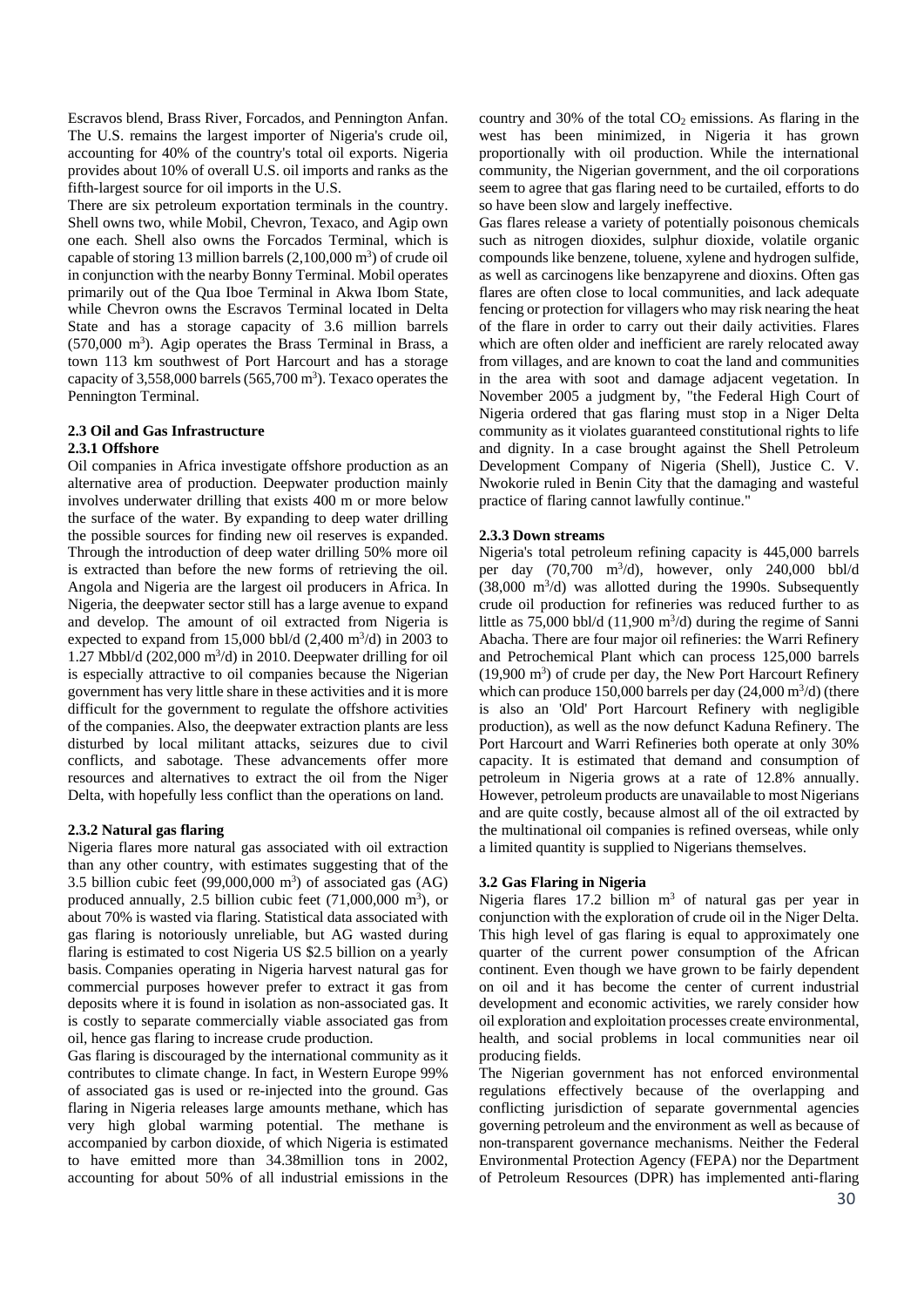policies for natural gas waste from oil production, nor have they monitored the emissions to ensure compliance. The Federal Environmental Protection Agency (FEPA) has had the authority to issue standards for water, air and land pollution and has had the authority to make regulations for oil industry. However, in some cases their regulations conflict with the Department of Petroleum Resources (DPR)'s regulations started in 1991 for oil exploration, Manby (1999).

From an economic perspective, the Nigerian government's main interest in the oil industry is to maximize its monetary profits from oil production. Oil companies find it more economically expedient to flare the natural gas and pay the insignificant fine than to re-inject the gas back into the oil wells. Additionally, because there is an insufficient energy market especially in rural areas, oil companies do not see an economic incentive to collect the gas. From a social perspective, the oilproducing communities have experienced severe marginalization and neglect. The environment and human health have frequently been a secondary consideration for oil companies and the Nigerian government.

However, although there may be reasons for the continuous gas flaring, there are many strong arguments suggesting that it should be stopped. Corporations' accountability to the people and environment surrounding them imply that oil companies should be required to re-inject the gas, to recover it, or to shut down any extraction facilities in which the gas flaring is occurring. Because of this massive oil exploration in the Niger Delta, the ramifications for human health, local culture, indigenous self-determination, and the environment are severe. As is the case in most oil producing regions of less developed countries, the economic and political benefits are given significantly more weight by the government than the resulting damage to the environment and human health.

#### **3.2.1 Extent of Gas Flaring**

Gas flaring, i.e. the burning of waste gas, continues to be common practice in Africa. Gas flares in the Niger Delta, visible from space, remain particularly problematic where much of the production happens onshore. The widespread use of the 'open pipe flare' method in Nigeria, which is almost obsolete outside the country, compounds the problem (UNDP 2006). According to Clarke (2008; p.94), 'Many flares have run 24 hours a day and some have been active for 40 years with over 8 MMCFD [million cubic feet per day] burnt'. Emissions from gas flaring include carbon dioxide, methane, sulphur dioxide, nitrogen dioxides, carcinogenic substances such as benz[a]pyrene and dioxin, and unburned fuel components, including benzene, toluene, xylene, and hydrogen sulphide (CJP/ERA 2005).

## Table 2: Extent of gas flaring in SSA countries (1995-2010)

|                     | 1995   | 2000   | 2005   | 2010   |
|---------------------|--------|--------|--------|--------|
| Angola              | 4.51   | 5.94   | 4.72   | 4.08   |
| Cameroon            | 1.15   | 1.19   | 0.97   | 0.92   |
| Chad                | 0.00   | 0.00   | 0.09   | 0.05   |
| Congo               | 1.08   | 2.02   | 1.79   | 1,88   |
| Côte d'Ivoire       | 0.06   | 0.09   | 0.04   | 0.09   |
| <b>DRC</b>          | 0.53   | 0.43   | 0.44   | 0.39   |
| Eq. Guinea          | 0.61   | 1.21   | 1.36   | 0.39   |
| Ghana               | 0.00   | 0.00   | 0.01   | 0.02   |
| Gabon               | 2.15   | 2.54   | 2.36   | 1.68   |
| Nigeria             | 27.09  | 27.19  | 21.25  | 15.18  |
| <b>South Africa</b> | 0.06   | 0.13   | 0.14   | 0.10   |
| Global              | 154.97 | 164.90 | 171.65 | 133.90 |

In billion cubic metres

Source: NOAA (2011)

How much of the gas is flared in Nigeria is unclear, with estimates ranging from 20%

(According to the Nigerian Department of Petroleum Resources) to 76% (according to UNDP) of produced associated gas, compared with a worldwide average of 4.8% (UNDP 2006).

Annual figures tend to vary owing to changing policies and the intensity of militancy which have an impact on oil production levels. The NNPC, for instance, estimates that from 2001 to 2003, 47.37% of gas was flared; the figure gradually declines to 30.81% in 2007 and 27.06% in 2008, but in 2009 the official figure increases again to 27.72% (NNPC 2009). SPDC states that its total flaring dropped by around 65% between 2002 and 2009 (from about 0.6 bcf/d to about 0.2 bcf/d, representing a drop from about 14.4 mtpa to about 5.2 mtpa in CO2 emissions) – although part of this was due to production losses resulting from militancy.

#### **3.2.2 Impacts of Gas Flaring**

Communities have reported a range of illnesses associated with the pollution, including gastrointestinal problems, skin diseases, cancers and respiratory ailments. It is difficult to ascertain how many are specifically caused by the oil and gas industry as these are generally long-term illnesses. A 2001 scientific study of the adverse health effects of gas flaring in Canada lists various cancers, respiratory disease, heart disease, rheumatic disorders and eye problems (Argo 2001). EJP/ERA (2005) warn that gas flaring in Nigeria can cause leukaemia among populations living close to the flares, citing supporting evidence from the US Environmental Protection Agency. They estimate that around 35,000 people live within a 1.3 km radius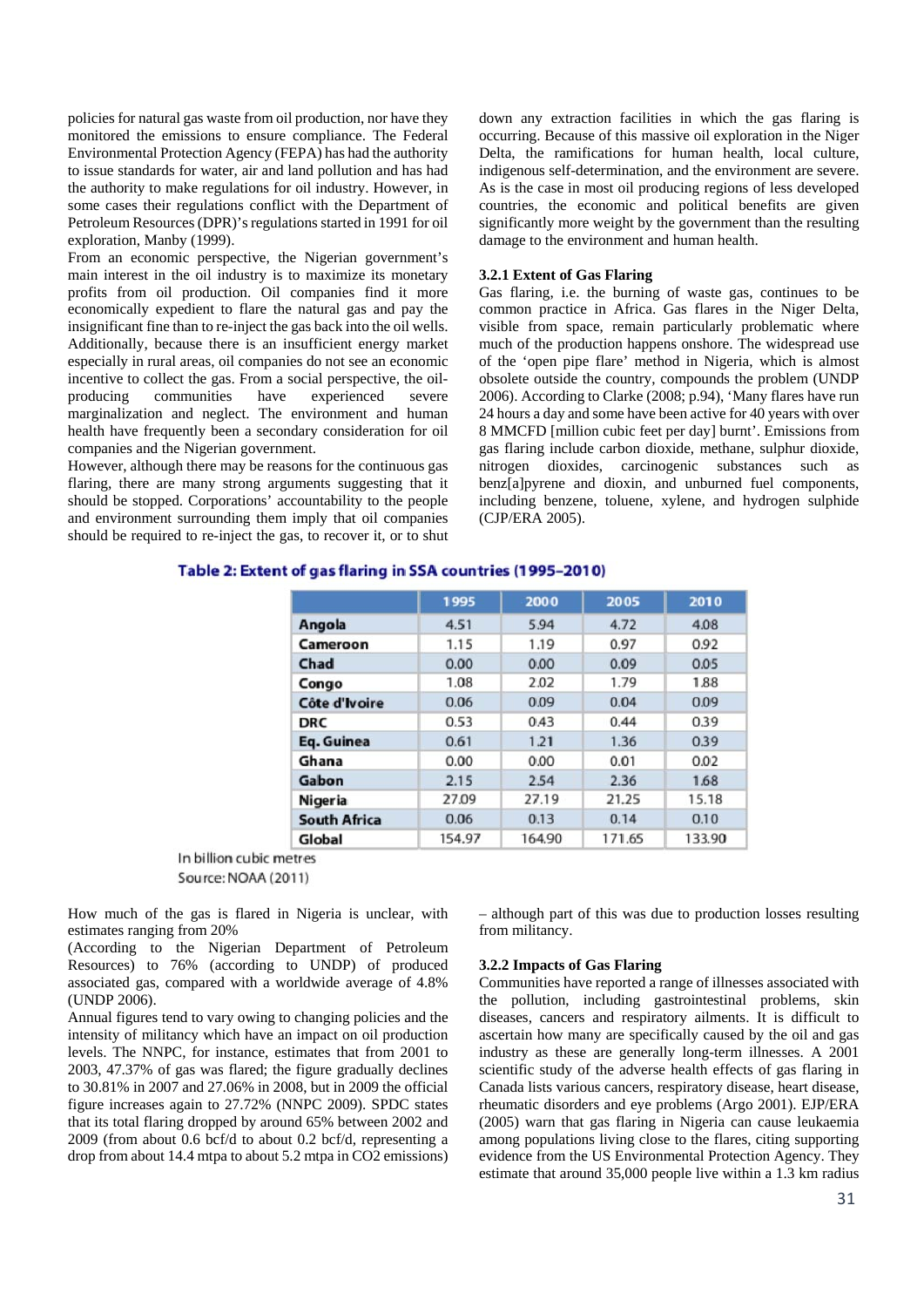and 330,000 people within a 5 km radius of a flow station. Another study carried out in southeastern Nigeria showed evidence of acid rain due to gas flaring, which can contaminate water bodies and soils (Akpan 2003).

In addition to direct health impacts on adjacent communities, gas flaring in Nigeria has also contributed to global greenhouse gas emissions. The NGOs Climate Justice Programme and Environmental Rights Action claim that 'the flares have contributed more greenhouse gases than all of sub-Saharan Africa combined' (CJP/ERA 2005, p. 4).

Ending flaring and using the gas for local energy needs could provide important health and economic benefits for local communities. With an estimated 30% of income in the Niger Delta spent on energy, and lack of electricity identified as one of the key causes of economic stagnation across Nigeria, there is a strong case to be made for making gas to power projects at least at a local level commercially viable and quickly achievable. While there have been some successful local gasto-power projects, oil companies say that capturing the gas for local use is not commercially viable because of artificial local pricing regimes. However, ending gas flares could affect a significant change in communities' perceptions of oil companies and thereby improve the operating environment as the flares are such visible negative markers of the presence of oil companies.

## **3.3 Negative Effects of Gas Flaring In Nigeria 3.3.1 Environmental Implications**

## **Climate Change**

Gas flaring contributes to climate change, which has serious implications for both Nigeria and the rest of the world. The burning of fossil fuel, mainly coal, oil and gas-greenhouse gases-has led to warming up the world and is projected to get much, much worse during the course of the  $21<sup>st</sup>$  century according to the intergovernmental panel on climate change (IPCC). This scientific body was set up in 1988 by the UN and the World Meteorological Organization to consider climate change. Climate change is particularly serious for developing countries, and Africa as a continent is regarded as highly vulnerable with limited ability to adapt. Gas flaring contributes to climate change by emission of carbon dioxide, the main greenhouse gas. Venting of the gas without burning, a practice for which flaring seems often to be treated as a synononym, releases methane, the second main greenhouse gas. Together and crudely, these gases make up about 80% of global warming to date.

# **Acid Rain**

Acid rains have been linked to the activities of gas flaring. Corrugated roofs in the Delta region have been corroded by the composition of the rain that falls as a result of flaring. The primary causes of acid rain are emissions of sulphur dioxide  $(SO<sub>2</sub>)$  and nitrogen oxides  $(NO)$  which combine with atmospheric moisture to form sulfuric acid and nitric acid respectively, Friends of the Earth (FOE) and Medilinkz (2010). Size and environmental philosophy in the industry have very strong positive impact on the gas-flaring-related  $CO<sub>2</sub>$  emission, Hassan and Konhy (2013). Acid rain acidifies lakes and streams and damages vegetation. In addition, acid rain accelerates the decay of building materials and paints. Prior to falling to the earth,  $SO_2$  and  $NO_2$  gases and their particulate matter

derivatives, sulfates and nitrates, contribute to visibility degradation and harm public health.

## **Agriculture**

The flares associated with gas flaring give rise to atmospheric contaminants. These include oxides of Nitrogen, Carbon and Sulphur  $(NO_2, CO_2, CO, SO_2)$ , particulate matter, hydrocarbons and ash, photochemical oxidants, and hydrogen sulphide  $(H_2S)$ , Obioh (1999) and Kindzierski (2000). These contaminants acidify the soil, hence depleting soil nutrient. Previous studies have shown that the nutritional values of crops within such vicinity are reduced. In some cases, there is no vegetation in the areas surrounding the flare due partly to the tremendous heat that is produced and acid nature of soil pH, Ubani (2013). The effects of the changes in temperature on crops included stunted growth, scotched plants and such other effects as withered young crops. Orimoogunje (2010) *et al* concluded that the soils of the study area are fast losing their fertility and capacity for sustainable agriculture due to the acidification of the soils by the various pollutants associated with gas flaring in the area.

The Niger Delta comprises 70,000 km² of wetlands formed primarily by sediment deposition. Home to 20 million people and 40 different ethnic groups, this floodplain makes up 7.5% of Nigeria's total land mass. It is the largest wetland and maintains the third-largest drainage area in Africa. The Delta's environment can be broken down into four ecological zones: coastal barrier islands, mangrove swamp forests, freshwater swamps, and lowland rainforests. This incredibly wellendowed ecosystem, which contains one of the highest concentrations of biodiversity on the planet, in addition to supporting the abundant flora and fauna, arable terrain that can sustain a wide variety of crops, economic trees, and more species of freshwater fish than any ecosystem in West Africa. The region could experience a loss of 40% of its inhabitable terrain in the next thirty years because of extensive dam construction in the region. The carelessness of the oil industry has also precipitated this situation, which can perhaps be best encapsulated by a 1983 report issued by the NNPC in 1983, long before popular unrest surfaced:

*We witnessed the slow poisoning of the waters of this country and the destruction of vegetation and agricultural land by oil spills which occur during petroleum operations. But since the inception of the oil industry in Nigeria, more than twenty-five years ago, there has been no concerned and effective effort on the part of the government, let alone the oil operators, to control environmental problems associated with the industry*.

# **3.3 Health Implications**

# **Adverse Effects**

The implication of gas flaring on human health are all related to the exposure of those hazardous air pollutants emitted during incomplete combustion of gas flare. These pollutants are associated with a variety of adverse health impacts, including cancer, neurological, reproductive and developmental effects. Deformities in children, lung damage and skin problems have also been reported, Ovakporaye (2012).

# **Haematological Effects**

Hydrocarbon compounds are known to cause some adverse changes in hematological parameters. These changes affect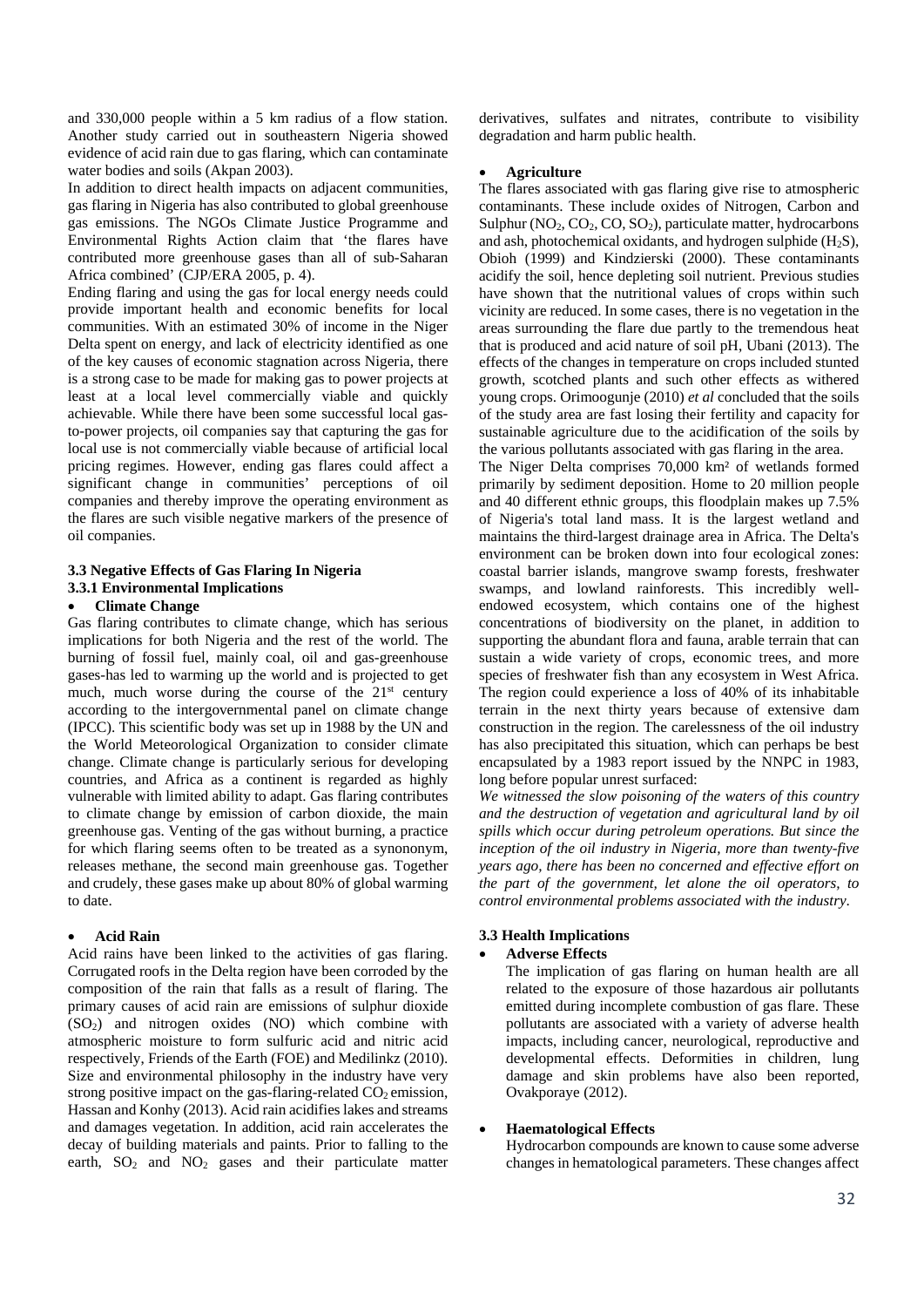blood and blood-forming cells negatively. And could give rise to anemia (aplastic), pancytopenia and leukemia, Kindzierski (2000).

## **3.4 Economic Loss**

Aside from the health and environmental consequences of gas flaring, the nation also loses billions of dollars' worth of gas which is literally burnt off daily in the atmosphere. Much of this can be converted for domestic use and for electricity generation. By so doing the level of electricity generation in the country could be raised to meet national demand. Nigeria has recorded a huge revenue loss due to gas flaring and oil spillage, Effiong (2012). Though more than 65 % of governmental revenue is from oil, it is estimated that about \$2.5 billion is lost annually through gas flaring in government revenues, Arowolo (2011).

### **3.4.1 Pollution**

Drilling mud and oil sometimes find their way to the streams, surface waters and land thus making them neither unfit for consumption nor habitable by man or animal. This problem has been produced by a range of international oil companies which have been in operation for over four decades. The economic and environmental ramifications of this high level of gas flaring are serious because this process is a significant waste of potential fuel which is simultaneously polluting water, air, and soil in the Niger Delta.

### **3.5 Poverty and Chronic Underdevelopment**

The people of the delta states live in extreme poverty even in the face of great material wealth found in the waters by their homes. According to Amnesty International 70% of the six million people in the Niger River Delta live off of less than \$1 US per day. For many people this means finding work in a labour market, which is in many instances hostile to them. Much of the labour in the past has been imported. To a growing degree the labour force for the oil companies is more and more coming from Nigeria. But discrimination is rampant and for the most part locals are discriminated against. This leads to a situation where the men in the community have to search for temporary employment. This has two negative effects on the community. First it takes the men out of the community as they go in search of work. The second is the nature of temporary employment sets up unsustainable spending habits, Boele (2001). They earn some money and spend it thinking it will be easy to earn more, when in many cases this does not turn out to be the case. As the government officials' siphon off all the money generated from oil sales the infrastructure suffers. Most of the villages do not have electricity or even running water, Egan (1999<sup>[</sup>). They do not have good access to schools or medical clinics. For many, even clean drinking water is difficult to come by, Junger (2007). The deterioration of the infrastructure in the delta states is so severe it is even a problem in the more urban areas. One example of this is the airport at Port Harcourt. Part of a fence was not properly maintained and an Air France flight hit a herd of cattle on the runway. The airport was closed and is still not open, Junger (2007).

The leadership of the Niger Delta region is responsible for most of the underdevelopment in the region. There is large scale corruption amongst the elected leaders especially governors and the leaders have helped sponsor the militants groups kidnapping innocent people and sabotaging efforts by the federal government for any infrastructure development. Indicted corrupt leaders are also cheered by the Niger Delta people, Ekeinde (2007).

#### **4. Recent Development in Oil and Gas Industry in Nigeria**

Nigeria flares the second largest amount of natural gas in the world, following Russia. Natural gas flared in Nigeria accounts for 10% of the total amount flared globally. Gas flaring in Nigeria has decreased in recent years, from 575 Bcf in 2007 to 515 Bcf in 2011. There are a number of recently developed and upcoming natural gas projects that are focused on monetizing natural gas that is flared. Because some of Nigeria's oil fields lack the infrastructure to capture the natural gas produced with oil, known as associated gas, much of it is flared (burned off). According to the National Oceanic and Atmospheric Administration (NOAA), Nigeria flared slightly more than 515 Bcf of natural gas in 2011 - or more than 21% of gross natural gas production in 2011. Natural gas flared in Nigeria accounts for 10% of the total amount flared globally.

The amount of gas flared in Nigeria has decreased in recent years, from 575 Bcf in 2007 to 515 Bcf in 2011. According to Shell, one of the largest gas producers in the country, the impediments to decreasing gas flaring has been the security situation in Niger Delta and the lack of partner funding that has slowed progress on projects to capture associated gas. The company recently reported that it was able to reduce the amount of gas it flared in 2012 because of improved security in some Niger Delta areas and stable co-funding from Partners that allowed Shell to install new gas-gathering facilities and repair existing facilities damaged during the militant crisis of 2006 to 2009. Shell also plans to develop the Forcado Yokri Integrated Project and the Southern Swamp Associated Gas Gathering Project to reduce gas flaring. Other recently developed or upcoming gas projects include: the Escravos Gas-to-Liquids plant, Brass LNG, Escravos gas plant development, Sonam field development, Onshore Asset Gas Management project, Assa-North/Ohaji South development, Gbaran-Ubie, the Idu project, and the Tuomo gas field.

#### **4.1 Current Efforts to End Gas Flaring**

Ending unnecessary gas flaring in the Niger Delta would be a much easier, if financially costly, win for oil companies than dealing with the oil spills problem, as it simply requires that facilities be upgraded. SPDC reports a 65% drop in gas flaring between 2002 and 2009 after joint venture investment of \$3 billion in associated gas gathering infrastructure. However, part of this decline in gas flaring was a result of lost production due to militancy. Since the amnesty process in the region, production and therefore gas flaring have once again increased. SPDC says that it intends to eliminate 90% of gas flares and keep 10% of associated gas for local use, but that being able to do this is dependent on full joint-venture funding and security. Oil production in Nigeria began when gas was regarded only as a waste product, and since then alternatives to flaring have not been implemented in part for economic reasons:

 (1) The low penalty for not re-injecting associated gas makes it more economical for companies to flare than to market or reinject gas;

 (2) The low level of domestic industrial development and regional abundance of hydroelectric resources serve as disincentives (Shaxson 2007; Hodges 2004).

Also, as noted above, IOCs have blamed funding shortfalls from their joint-venture partners for the lack of progress.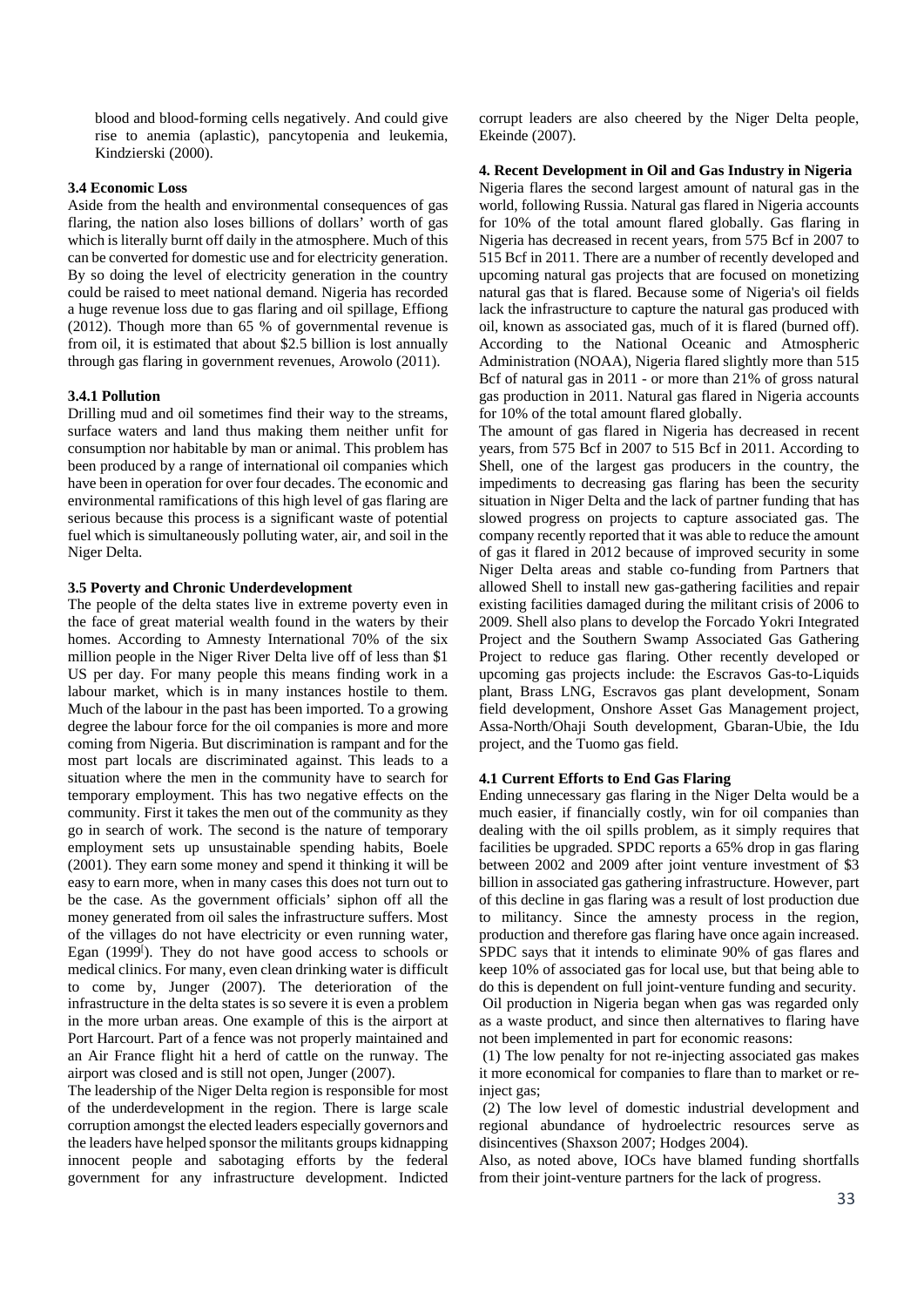In Nigeria, efforts to address gas flaring are hampered by a lack of political will and disagreements about who should cover the costs. The gas flares-out deadline has been repeatedly delayed, and is now set for December 2012.

The Effects of Oil Companies' Activities on the Environment, Health and Development in Africa continues owing to funding shortfalls from their joint-venture partner, the NNPC, and this has resulted in deadlock over paying the bill for the costly technology.

The Nigerian government is increasingly seeing flaring as a waste of a potentially valuable and useful resource and efforts to deal with the issue have focused on using gas for power through the National Independent Power Project. Special funding for this was first approved in 2004, but there has been little progress since. Lack of infrastructure for gas-to-power and low gas pricing locally remain major constraints. Oil companies argue that plans to turn small amounts of associated gas into fuel to market locally and for rural electrification are not sustainable if prices are to be kept artificially low; it is argued that the cost to install compressors to send the gas to power stations is so high that it would be cheaper to buy generators for communities and provide them with diesel for several years.

The Nigerian government has been working to end gas flaring for several years, but the deadline to implement the policies and fine oil companies has been repeatedly postponed, with the most recent deadline being December 2012. In 2008, the Nigerian government developed a Gas Master Plan that promoted investment in pipeline infrastructure and new gasfired power plants to help reduce gas flaring and provide muchneeded electricity generation. However, progress is still limited as security risks in the Niger Delta have made it difficult for IOCs to construct infrastructure that would support gas monetization.



## **4.2 Management of the Oil and Natural Gas Sectors**

The Petroleum Industry Bill (PIB), which was initially proposed in 2008, is expected to change the organizational structure and fiscal terms governing the oil and natural gas sectors, if it becomes law. IOCs are concerned that proposed changes to fiscal terms may make some projects commercially unviable, particularly deepwater projects that involve greater capital spending. The Nigerian National Petroleum Corporation (NNPC) was created in 1977 to oversee the regulation of the oil and natural gas industries, with secondary responsibilities for upstream and downstream developments. In 1988, the NNPC was divided into 12 subsidiary companies to regulate the subsectors within the industry. The Department of Petroleum Resources, within the Ministry of Petroleum Resources, is another key regulator, focusing on general compliance, leases and permits, and environmental standards. Currently, the majority of Nigeria's major oil and natural gas projects are funded through joint ventures (JV) between international oil companies (IOCs) and NNPC, where NNPC is the majority shareholder. The rest of the contracts are managed through production sharing contracts (PSCs) with IOCs. PSCs are the fiscal regime typically, but not always, governing deepwater projects and contains more attractive terms than those in JV arrangements, the fiscal regime typically governing onshore/shallow water projects. PSC terms on deepwater projects tend to be more favorable to incentivize the development of deepwater projects.

The Petroleum Industry Bill (PIB), which was initially proposed in 2008, is expected to change the organizational structure and fiscal terms governing the oil and natural gas sectors, if it becomes law. IOCs are concerned that proposed changes to fiscal terms may make some projects commercially unviable, particularly deepwater projects that involve greater capital spending. Some of the most contentious areas of the PIB are the potential renegotiation of contracts with IOCs, changes in tax and royalty structures, deregulation of the downstream sector, restructuring of NNPC, a concentration of oversight authority in the Minister of Petroleum Resources, and a mandatory contribution by IOCs of 10% of monthly net profits to the Petroleum Host Communities Fund. The latest draft of the PIB was submitted to the National Assembly by the Ministry of Petroleum Resources in July 2012. The delay in passing the PIB has resulted in less investment in new projects as there has not been a licensing round since 2007, mainly because of regulatory uncertainty. The regulatory uncertainty has also slowed the development of natural gas projects as the PIB is expected to introduce new fiscal terms to govern the natural gas sector.

### **4.3 Environmental and Financial Accounting Issues in the Operations of Oil and Gas Industry in Nigeria**

Several decades ago, environmental accounting or issues were not considered a matter of utmost importance by both organizations and individuals. Things have changed as developed and developing countries have now recognized the benefits of caring for the environment. Jaggi and Zhao (1996), noted that the increase in natural environment degradation; drastic changes in climatic conditions due to global warming and ozone layer depletion have since made the general public to become conscious of environmental matters. Today issues relating to the environment now take the centre stage in any political and socioeconomic disclosure. A good accounting system that indicates economic performance must reflect sustainable income. In computing the national income accounts, accountants ignored the role of nature in the productive process when the nation's population was not as large as it is now and economic activities were also at their low ebb. Then, environmental services were treated as free goods; hence, no value was attached to the intrinsic cost of natural resources being exploited. Harmful emissions released by individuals,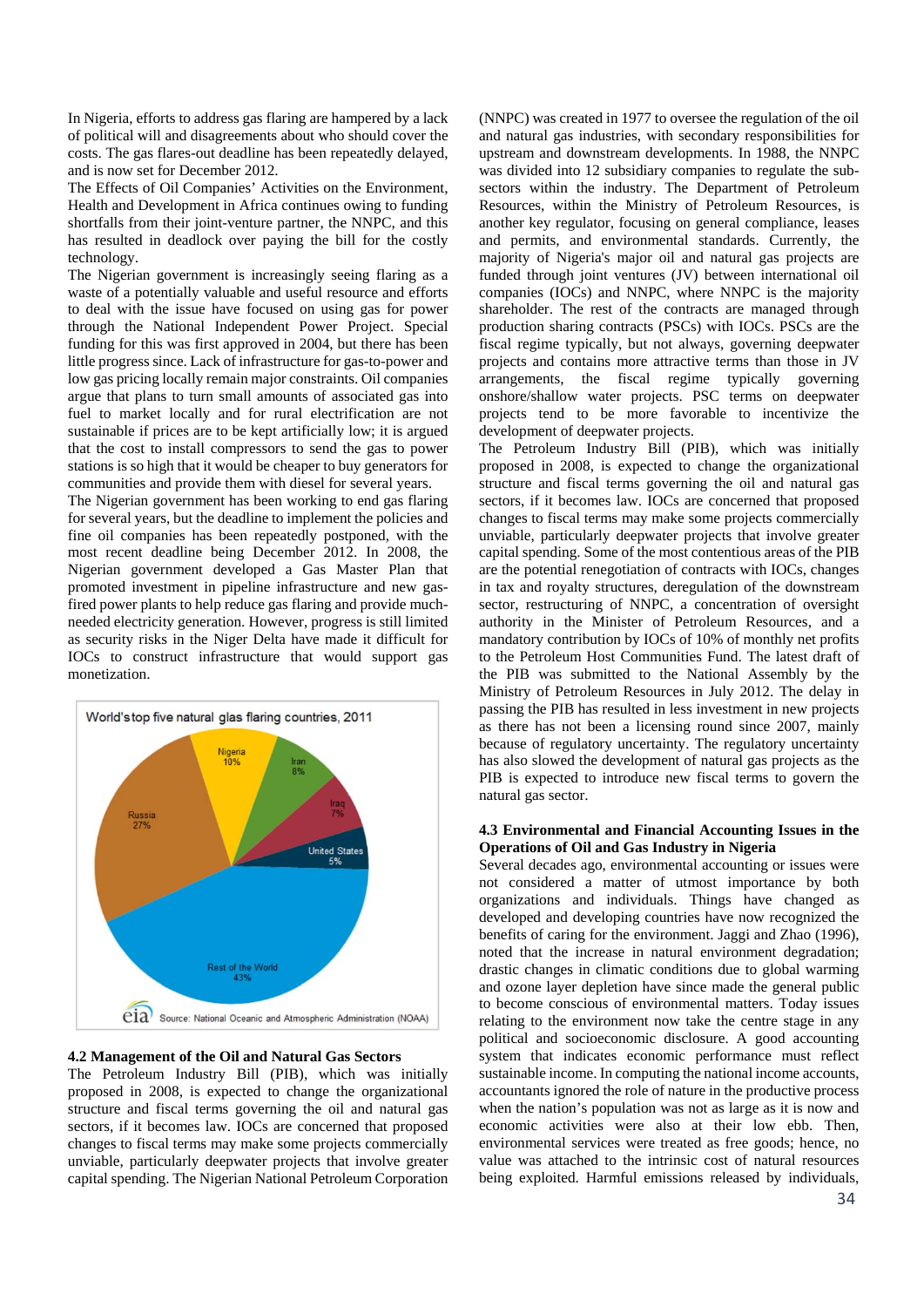household, firms and governments, with their attendant high economic loss by way of medical bills, increased morbidity and mortality, loss of beautiful natural environments were often ignored in national accounts (EL Serafy, 1995; Fakiyesi, 2006). The national accounts often provide inflated estimates of income or reduce national product when full effect of pollution is not properly accounted for as a cost of production. The cost associated with depletion and degradation of natural capital ought to be integrated into the national income accounts.

Valuation of Environmental functions and aesthetic aspects of nature in money terms has equally proved difficult. Also, accounting for pollution in the national accounts has not been easy either. This is because environmentalists and economists view environment differently. The former view it as wealth counted physical units, hence, they regard the balance sheet at the primary instrument for environmental accounting where changes in the environment from year to year in terms of cost are reported, while the latter value capital stock as discounted value of all future goods and services that the capital is capable of producing. To the economists, natural capital cannot be accurately measured and can never be comprehensively valued (El Serafy, 1995). The user approach has been advocated for natural resource accounting in spite of the inherent drawback that this method heavily rely on many estimated and uncertain measurements. El Serafy (1981, 1989), advocated that the user cost can be computed in relative terms as proportion of sales value using life expectancy of the resource at current extraction rates, expected yield rates or interest which may be earned from re-investing the user cost in new capital formation so that income can be perpetuated. The objective is to have sustainable income even after total resource depletion, with new investment being either financial or material.

The controversy on the most appropriate methods of oil and gas industry has generated a lot of cost, environmental externalities. Owolabi (2006) advocated that the two main approaches currently being used in the energy industry for quantifying and monetizing externalities are the:

- Cost of control approach, and
- Damage function approach

The cost control approach deals with installation and operational environmental costs, which are usually proxied for naira value of actual damages. The damage function approach uses the naira site-specific data and modeling techniques that are usually combined with econometric methods to estimate external impact and costs.

However, the management of oil and gas industry seems to have been at crossroads in arriving at a most suitable and less controversial model of determining externality charges. Up till 2009 an acceptable framework that would identify, analyze and quantify the minor and major causes of environmental problems in monetary terms is yet to be developed. Modern technology management tools that dwell in continuous improvement of quality as a process could be applied to handle various causes (minor and major) of the environmental problems. A comprehensive identification and knowledge of the causes of environmental issue may further help quantify the various environmental costs.

#### **4.3.1 Environmental Disclosure in Nigeria**

Disclosure entails the release of a set of information relating to a company's past, current and future environment management activities, performance and financial implications. It also comprises information about the implications resulting from corporate environmental management decisions and actions. These may include issues such as expenditures or operating costs for pollution control equipment and facilities; future estimates of expenditures or operating costs for pollution control equipment and facilities. These may also include sites restoration costs, financing for pollution control equipment or facilities, present or potential litigation, air, water or solid waste releases; description of pollution control processes or facilities; compliance status of facilities; among others. Discussions of environmental regulations and requirements; environmental or conservation policies, environmental awards or prizes; existence of environmental management or audit departments, are contained in the long list (Aerts, Cormier and Magnan, 2006:327). Soonawalla (2006:398) observes that the main environmental issues in financial reporting are summarized as:

- Environmental costs, whether to expense or capitalize
- Classification of environmental costs
- Disclosure on details and / or breakdowns about environmental costs
- Treatment of environment-related financial impacts on assets
- Treatment of liabilities and contingent liabilities and how to recognize these
- Measurement of liabilities and contingent liabilities
- Environmental reserves, provisions and charges to income
- Impact of accounting rules (GAAP) on corporate behavior
- Environment information to be disclose in greater details.

## **4.3.2 Institutional Framework and policy framework in Nigeria**

In recognition of the importance of addressing the problem of environmental degradation, the government of Nigeria established the Federal Environmental Protection Agency (FEPA) in 1988, now Federal Ministry of Environment. The duties include devising policies for the protection of the environment such as biodiversity and conservation, management and monitoring of environmental standards. The Federal Ministry of Environment (FMEnv) is also saddled with the responsibility for the sustainable development of Nigeria's natural resources and the development of operation of procedures for conducting environmental impact assessments of all development projects. To ensure that the FMEnv is empowered to manage environmental issues, the Environmental Impact Assessment (EIA) Act was passed in 1992 under FEPA. The EIA Act, 1992 empowers the regulatory institution to ensure the implementation of mitigation measures and follow-up programmes such as the elimination, reduction or control of the adverse environmental effects of any project. Also, responsible for the restitution of any damage caused by such effects, through replacement, restoration, compensation or any other means (FEPA, 1992)

The following are some of the identified export-induced increases in production that have increased environmental problems in Nigeria:

- Deforestation and desertification resulting from the exploitation of unprocessed log wood for export;
- Depletion of wild fauna and flora due to exportation of certain endangered species;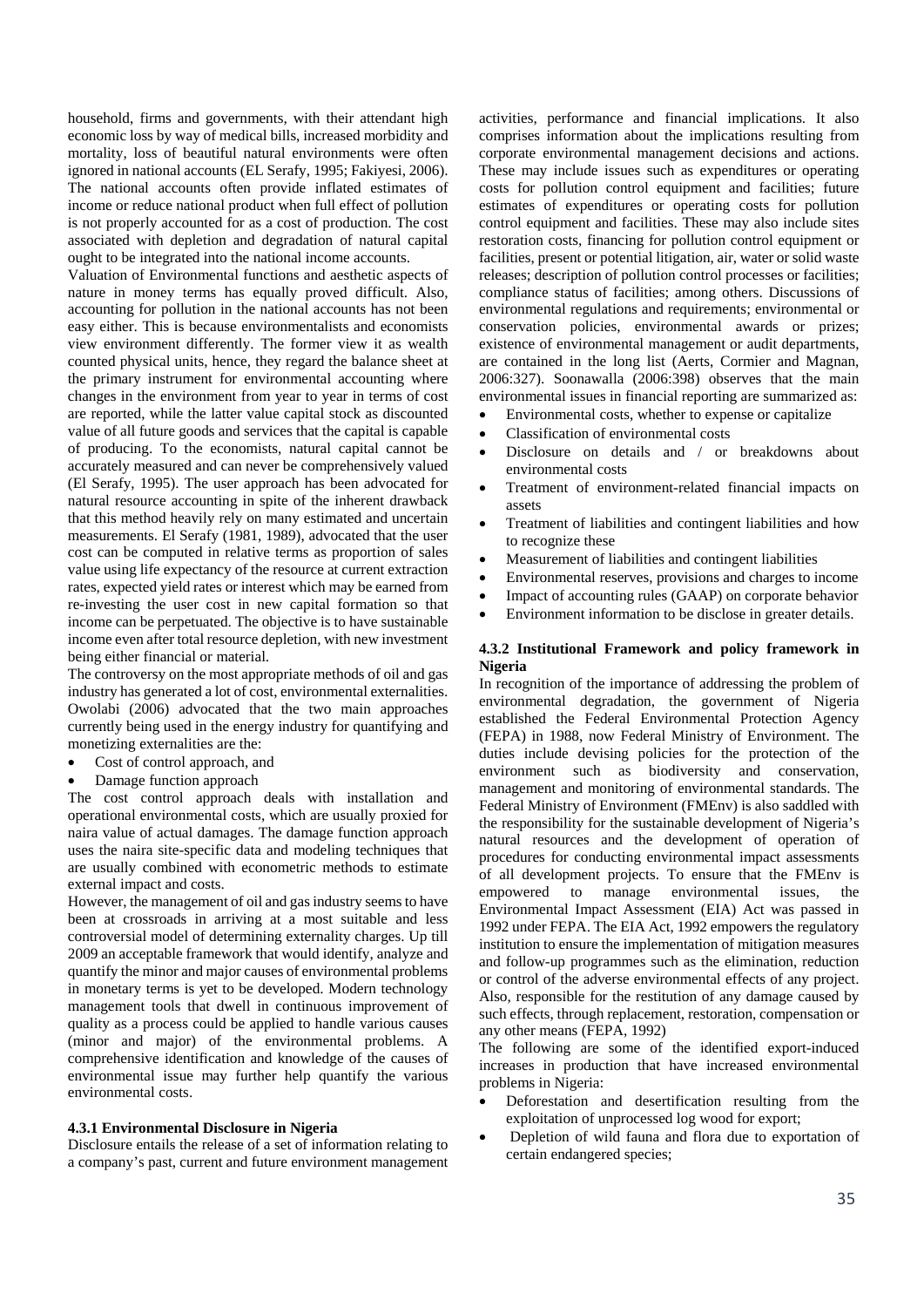- Depletion of fish stock resulting from over-fishing in the territorial waters for exportation;
- Oil and Gas exploration which has resulted in serious environmental degradation especially in the Niger Delta area of Nigeria; and
- Increased activities in the Tannery industries leading to discharge of increased volume of effluents which have exacerbated the incidence of pollution of rivers and streams including underground water in certain industrialized areas of Nigeria.

## **4.3.3 Regulations, Standards and Codes on Environmental in Nigeria**

In Nigeria, there are various statutes, regulations, standards and recommended practices of the Federal Ministry of Environment. Nigeria has regulations prohibiting and controlling of pollution of water, air and land before the enactment of the Environmental Impact Assessment Act of 1992. These include the following:

- The Oil in Navigable Water Act of 1968
- The Petroleum Act of 1969, Section 8
- The Petroleum (Drilling and Production) Regulation of 1969
- The Mineral Oils (Safety) Regulation
- The National Environmental Protection Regulation (NEPR) 1991
- Important regulations subsisting on Environmental Impact Assessment (EIA) in Nigeria are:
- The Environmental Impact Assessment Act (EIA), 1992 and
- The Department of Petroleum Resources (DPR) Environmental Guidelines and Standards for the Petroleum Industry in Nigeria (EGASPIN), 2002
- The Environmental Impact Assessment Act (1992)
- Exxon Mobil (2004) in EIA of EAP-AOR Project the EIA Act of 1992, No. 86, makes EIA mandatory for all new major public and private projects in Nigeria and sets out the following guidelines:
- consider the likely impacts, and the extent of these impacts on the environment before embarking on project and activities;
- promote the implementation of appropriate policy in all Federal Lands and Territorial Waters consistent with all laws and decision making processes through which the goal of the Act is realized; and
- encourage the development of procedures for information exchange notification and consultation between organizations and persons when the proposed activities are likely to have significant environmental effects on boundaries or trans-state of the environment of bordering towns and villages.

The Act gives specific powers to the Federal Ministry of Environment (FMEnv) to facilitate the execution of EIA Studies of all projects. The DPR Environmental Guidelines and Standards for the Petroleum Industry in Nigeria (EGASPIN), 2002 The Department of Petroleum Resources Act 1979 which set up the Department empowers it to supervise the operations of the Nigeria Oil and Gas industry and to ensure that the petroleum industry does not degrade the environment in their operation. The DPR EGASPIN 2002 is guidelines for control of:

- discharge of produced fluids, drilling mud, drill cuttings, etc;
- air emissions and flaring;
- noise;
- management of wastes; and
- Decommission of facilities.

# **4.3.4 Environmental Standards in Nigeria**

Environmental Legislation and Regulations in Nigeria Agenda 21 of the 1992 Earth Summit, the unprecedented attendance of heads of governments (ERA 1998:37), is the global plan of action to focus world attention on environmental issues to which Nigeria is a signatory. The Nigeria National Agenda 21, states some of the relevant legislations that have either been reviewed or are under review. These were in response to the possible negative impacts of trade on environment, which include:

- Gas Re-Injection Act
- Endangered Species (Control of International Trade and Traffic) Act.
- Minerals Act
- Forestry Laws
- Harmful Wastes (Special Criminal Provisions, etc) Act

**4.4 Accounting perspective of oil and gas industry in Nigeria 4.4.1 The Impact of IFRS on Oil and gas Industry in Nigeria**  Considering the significance of the oil and gas industry to the Nigerian economy and as the country moves to the adoption of IFRS; the oil and gas industry companies needs to take on a leadership role to demonstrate best practice in financial reporting. The Nigerian economy is largely dependent on its oil sector which supplies 95% of its foreign exchange earnings and its wealth of oil also makes it most attractive to the major oilmultinationals. The upstream oil industry can be considered as Nigeria's lifeblood, being the single most important sector in the economy, while the downstream oil industry is also a key sector. To tackle the complexity of accounting for extractive activities and the variety of accounting policy choices available to a company in the sector, the Nigerian standard setter issued in 1993 Statement of Accounting Standards dealing with upstream activities and later completed the task by issuing standards for downstream activities. But in terms of IFRS, not willing to issue industry specific standards, the IASB has issued only one standard so far, IFRS 6, which deals with Exploration for and evaluation of mineral resources.

When considering IFRS conversion by the oil and gas industry companies, there will be a variety of challenges faced by the companies in that sector. There are the companies which subsidiaries of oil-multinationals, with some of the multinationals already preparing IFRS financial statements and which would technically have no difficulties to understand the IFRS implications while there are others for whom IFRS would be new - such as the US multi-nationals, Then, there is the giant parastatal, NNOC which, with all its subsidiary companies, controls and dominates all sectors of the oil industry, both upstream and downstream and for whom the local Nigerian GAAP will be the only reporting framework. Nevertheless, the local Nigerian GAAP is common to all and it is important that all oil and gas stakeholders to understand the gap between Nigerian SAS and IFRS. IFRS prescribes the minimum standards of disclosure and with only IFRS6 issued so far, the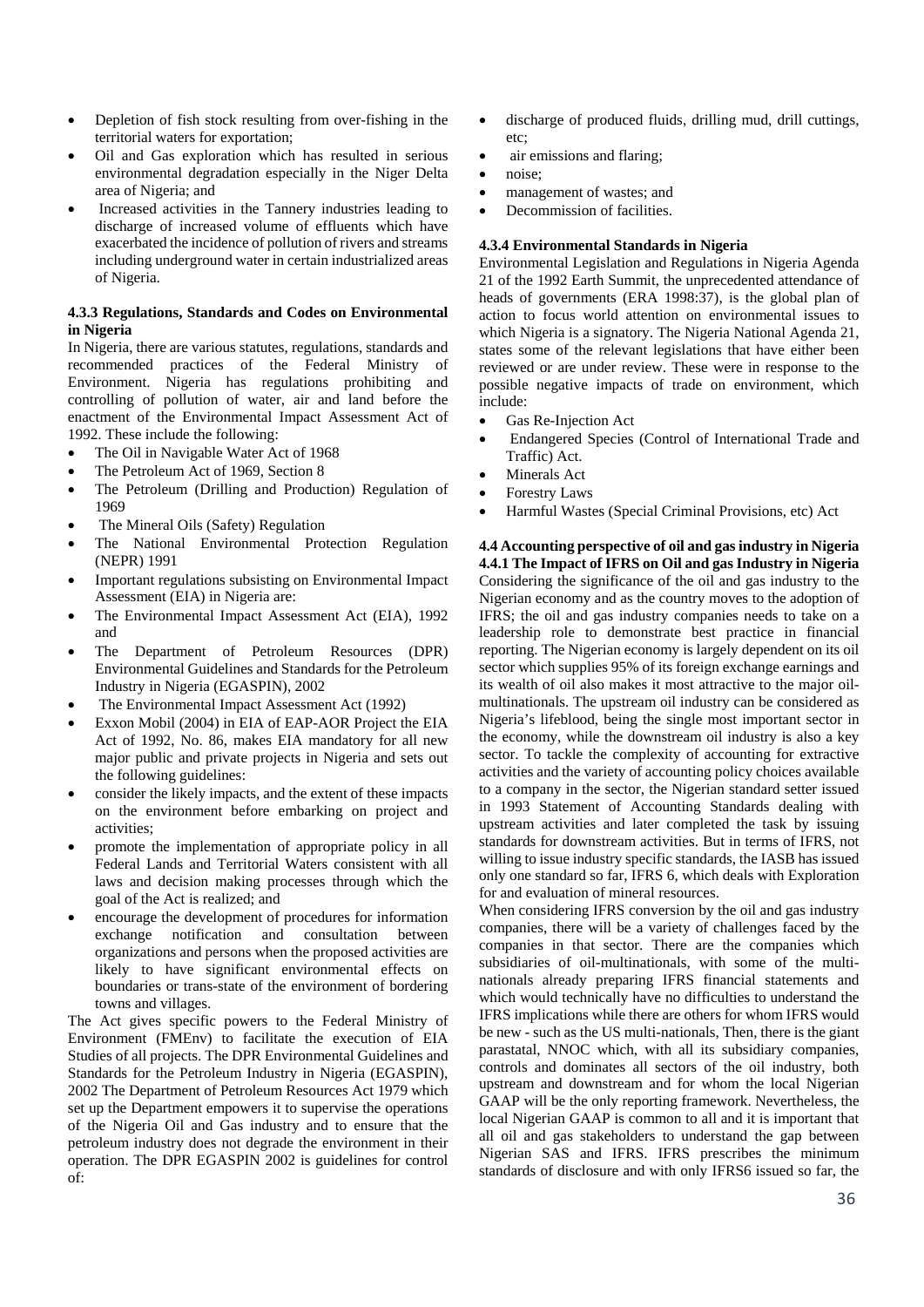oil and gas industry company to provide additional disclosure to explain any unusual circumstances faced by it. In addition, where there are no IFRS standards which specifically address circumstances, particular events, transactions or other conditions arising in the industry, the oil and gas industry companies will have to select their own accounting policy. Following the IFRS hierarchy of guidance for the selection of an accounting policy, will existing accounting policies in line with the SASs be sufficient or are there alternatives which will provide more relevant and useful information? Nigerian accountants working in the oil and gas industry faces the challenge of moving to a new framework – IFRS – which does not deal with all the intricacies, complexities of transactions and events common to the sector.

### **4.4.2 IFRS Adoption and Implementation in Nigeria**

The Nigeria's Federal Executive Council (FEC) gave approval for the convergence of Nigerian SAS with the IFRS from January 1, 2012. The adoption was organized such that all stakeholders use IFRS by January 2014. According to the IFRS adoption Roadmap Committee (2010), Public Listed Entities and Significant Public Interest Entities are expected to adopt the IFRS by January 2012. All Other Public Interest Entities are expected to mandatorily adopt the IFRS for statutory purposes by January 2013, and Small and Medium-sized Entities (SMEs) shall mandatorily adopt IFRS by January 2014. Nigerian listed entities were required to prepare their closing balances as at December 31, 2010 according to IFRS. The closing figures of December 31, 2010 will become the opening balances as at January 1, 2011 for IFRS based financial statements as at December 31, 2011. The opening balances for January 1, 2012 will be the first IFRS full financial statements prepared in accordance with the provision of IFRS as at December 31, 2012.

*"It will be in the interest of the Nigerian economy for listed companies to adopt globally accepted, high quality accounting standards, by fully converging Nigerian national accounting standards with International Financial Reporting Standards (IFRS) over the earliest possible transition period, given the increasing globalization of capital markets" IFRS Adoption Roadmap Committee,( 2010: p.10)*

#### **4.4.3 Oil and Gas Accounting Methods**

There are basically two alternative methods for accounting for acquisition, exploration and development and productions costs in Oil and Gas exploration and Production, viz., Successful Efforts (SE) Method and Full Cost (FC) Method

#### **Successful Efforts (SE) Accounting Method**

Under the SE method, generally only those costs that lead directly to the discovery, acquisition, or development of specific, discrete oil and gas reserves are capitalized and become part of the capitalized costs of the cost centre. Costs that are known at the time of incurrence to fail to meet this criterion are generally charged to expense in the period they are incurred. When the outcome of such costs is unknown at the time they are incurred, they are recorded as capital work-inprogress and written off when the costs are determined to be non-productive. Under the SE method, the propriety of carrying forward costs incurred and subsequently matching them against future revenues depends on whether a specific cost can be identified with specific reserves. If this direct relationship does not exist, the cost should be charged to expense. If a direct

association does not exist between a non-productive cost and reserves found and developed, the cost should not be classified as an asset because it is deemed to not provide future benefits in the form of cash flows. Charging non-productive costs to expense is consistent with the Framework - costs that do not result directly in future benefits are properly charged to expense. If costs related to unsuccessful ventures are not charged to expense, both current and future financial statements are distorted because those costs must eventually be removed from the balance sheet and reported in the statement of profit and loss even though they contribute nothing to future revenues.

#### **Full Cost (FC) Accounting Method**

Under the FC method, all costs incurred in prospecting, acquiring mineral interests, exploration and development are capitalized and accumulated in large cost centers that may not be related to geological factors. The cost centre, under this method, is not normally smaller than a country except where warranted by major difference in economic, fiscal or other factors in the country. The capitalized costs of each cost centre are depreciated as the reserves in each cost centre are produced. Under the FC method, all costs incurred at any time and at any place in a cost centre in an attempt to add commercial reserves are an essential part of the cost of any reserves added in that cost centre. As a result they are directly associated with the enterprise's reserves in that centre and all the costs should be treated as part of the cost of the mineral assets in the cost centre. Under the FC method, in respect of a cost centre, all acquisition costs, all exploration costs and all development costs should be treated as capital work-in-progress when incurred; all costs other than the above should be charged as expense when incurred.

### **4.4.4 IFRS vs. Nigerian GAAP**

The Nigerian Statement of Accounting Standards (SAS) or Nigerian GAAP, the UK GAAP and IFRS are in many ways different in terms of guidance and application of the standards, although, some of these standards are similar or comparable in certain areas. Most of the SAS under NG-GAAP are found to be similar to Financial Reporting Standards (FRS) and Statement of Standard Accounting Practice (SSAP) under UK-GAAP. This could be attributed to the strong interrelationships in terms of accounting education, oil and gas, business, finance, banking as well as the colonial relationship between the UK and Nigeria. The extractive industry is a specialized sector with lots of complications regarding the recognition, measurement, classification and treatment of assets in the books of Oil and Gas companies. Oil and Gas sector is characterized by heavy initial investment in terms of Exploration and Evaluation (E&E) operations. These activities require the use of high level and sophisticated technology for geological and geophysical (G&G) evaluation of the field to determine whether a commercially producible deposit of Oil and Gas is present. Despite the commitment of huge resources at the (E&E) stages, there is no guarantee that the well would produce a commercial quantity of Oil and Gas to pay for the investment. This unique nature of the extractive industry makes accounting for the Oil and Gas sector equally unique.

It is only in the extractive industry that different accounting methods (FC or SE) are used to account for the costs incurred in the acquisition, exploration, development and productions phases of Oil and Gas production. A special standard "IFRS 6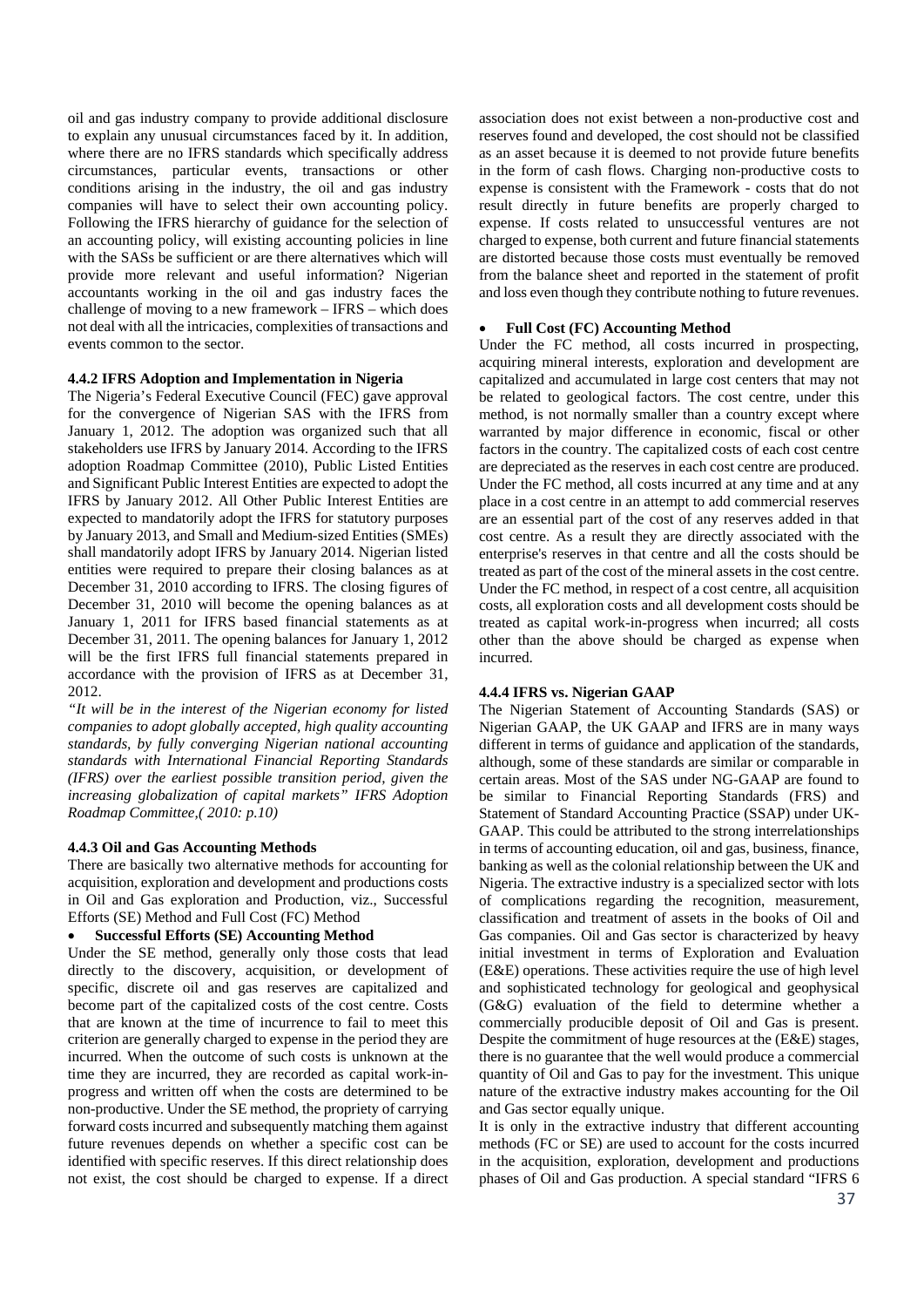– *exploration for and evaluation of mineral resources*" issued by the IASB is dedicated strictly for the extractive industry to provide guidance for the treatment of acquisition, exploration and evaluation costs. In Nigeria however, SAS 14, *accounting in the Petroleum industry - Upstream Activities* and SAS 17, *Accounting in the Petroleum Industry – Downstream Activities*  are the two standards that provide guidance for the treatment of all costs incurred in Oil and Gas exploration and production prior to IFRS adoption. Most of the IASs issued by IASB have equivalent SASs issued by NASB. However certain standards issued by the NASB do not have equivalent IAS and vice versa. For instance, IAS where no equivalent SAS exist are framework for preparation of financial statements; IAS 14, Segment Reporting; IAS 18, Revenue; IAS 20, Accounting for Government Grants and Disclosure of Government Assistance; IAS 22, Business Combinations; IAS 23, Borrowing Costs; IAS 24, Related Party Disclosures; IAS 27, Consolidated Financial Statements and Accounting for Investment in Subsidiaries; IAS 32, IFRS 7, Financial Instruments: Disclosure And Presentation; IAS 39, Financial instruments: Recognition and Measurement, IAS 36 Impairment of Assets and IAS 41: Agriculture, despite agriculture being the second major source of income in Nigeria. Whereas local standards where no international standards equivalents exist include SAS 14, accounting in the Petroleum industry - Upstream Activities; SAS 17, Accounting in the Petroleum Industry – Downstream Activities; SAS 16, Accounting for insurance Business; and SAS 20, Abridge Financial Statements.

## **4.4.5 IFRS Adoption and Income Taxes**

The adoption of IFRS in Nigeria will greatly impact the system and administration of the country taxation. Taxation in the Oil and Gas sector is regulated by the Petroleum Profits Tax Act Cap P13 LFN 2004 (PPTA). However, the legislative framework relating to the oil and gas industry is currently being overhauled and is likely to have a significant impact on the Nigerian oil and gas industry. The draft of the Petroleum Industry Bill (PIB) which is aimed at restructuring the entire oil and gas sector is currently before the Nigerian parliament waiting to be passed into law. The draft contains changes to taxation regimes, improved economies for small, onshore developments, review of JVs and PSCs and an amended royalty structure. Petroleum taxes generally fall into two main categories – those that are calculated on profits earned (income taxes) and those calculated on sales (royalty or excise taxes). In Nigeria, the profits of the oil producing companies are chargeable to tax under the PPTA and are also governed by the terms of any relevant memorandum of understanding or PSC. The tax rate under the PPTA is 85% for JV companies and 50% for PSC companies operating in deep offshore sites. However, a special rate of 65.75% applies when a company has not yet started the sale or bulk disposal of chargeable oil under a programme of continuous production, and all preproduction capitalized costs have not been fully amortized (Ajayi 2013). Capital allowances are charged at the rate of 20% per annum in the first four years of production, 19% in the fifth year and the remaining 1% retained in the books of the company. Firms in PSCs are however, entitled to an investment tax credit of 5%. Royalty is payable in ranges from  $0 - 20\%$  of production, depending on the location and depth of the area of production. Other taxes and levies in the oil and gas sector include the education tax at 2% and the Niger Delta Development

Commission (NDDC) levy at 3%. VAT is generally applicable to oil and gas operations at a flat rate of 5%. The classification and treatment of taxes under different accounting regimes will have a significant impact on the firm's financial statement.

## **4.5 IFRS Adoption and Financial Statement Disclosures**

It is a statutory requirement for companies to provide supplementary information regarding the basis and justification for the preparation of their financial reports. Financial statement disclosures are secondary information provided by companies to clarify, interpret or justify certain published financial information. Disclosures normally provide further clarity of the financial information in order to assist users with additional information for the purpose of making informed investments decisions in the business. Management also uses disclosures to attest to the accuracy and validity of reported financial information.

Private companies are not required to disclose certain financial information regarding the company. However, listed companies are mandatorily required to disclose certain information regarding the company in order to fulfil the requirements of the Securities and Exchange Commission (SEC) and other regulatory bodies. Companies voluntarily disclose their financial information.

In Nigeria the information disclosure requirements in the financial statements under NG-GAAP were grossly inadequate to effectively bridge the information asymmetry between companies and the users of the financial statements. However, reporting under the IFRS regime requires companies especially in the Oil and Gas sector to make more disclosures regarding their reserves, discoveries and other key variables necessary for investment decision and to meet objective of financial statements, which is to show a true and fair view of the activities of a company. It is therefore envisaged that the companies will disclose more of their financial information with the transition from the NG-GAAP to IFRS.

## **5. Conclusion**

Gas is being increasingly seen as a viable source of energy to speed up developmental needs in Africa. In Nigeria, while gas is wasted through the air, creating harmful air pollutants, biomass is still the mainstay of cooking and other heating. As a matter of fact, the natural gas currently flared in Nigeria can serve the cooking needs of 320 million people not served by modern fuels.

Petroleum exploitation and production in the Niger Delta over the years have resulted in a number of environmental, socioeconomic and political problems in the region. Oil spillage and gas flaring have caused severe environmental damages, loss of plants, animals and human lives, and loss of revenue to both the oil producing companies and the government. Petroleum exploration, exploitation, production, storage, distribution and transportation activities affect the environment in a conspicuously negative manner.

To put an end to the recurring issue of gas flaring in Nigeria's oil and gas sector, the Federal Government should make the practice unprofitable by enforcing stringent penalties against defaulting companies.

Finally, more detailed environmental information should be disclosed by companies operating in the oil and gas sector in their financial or annual reports. Apart from making detailed disclosures by the management of oil and gas companies in